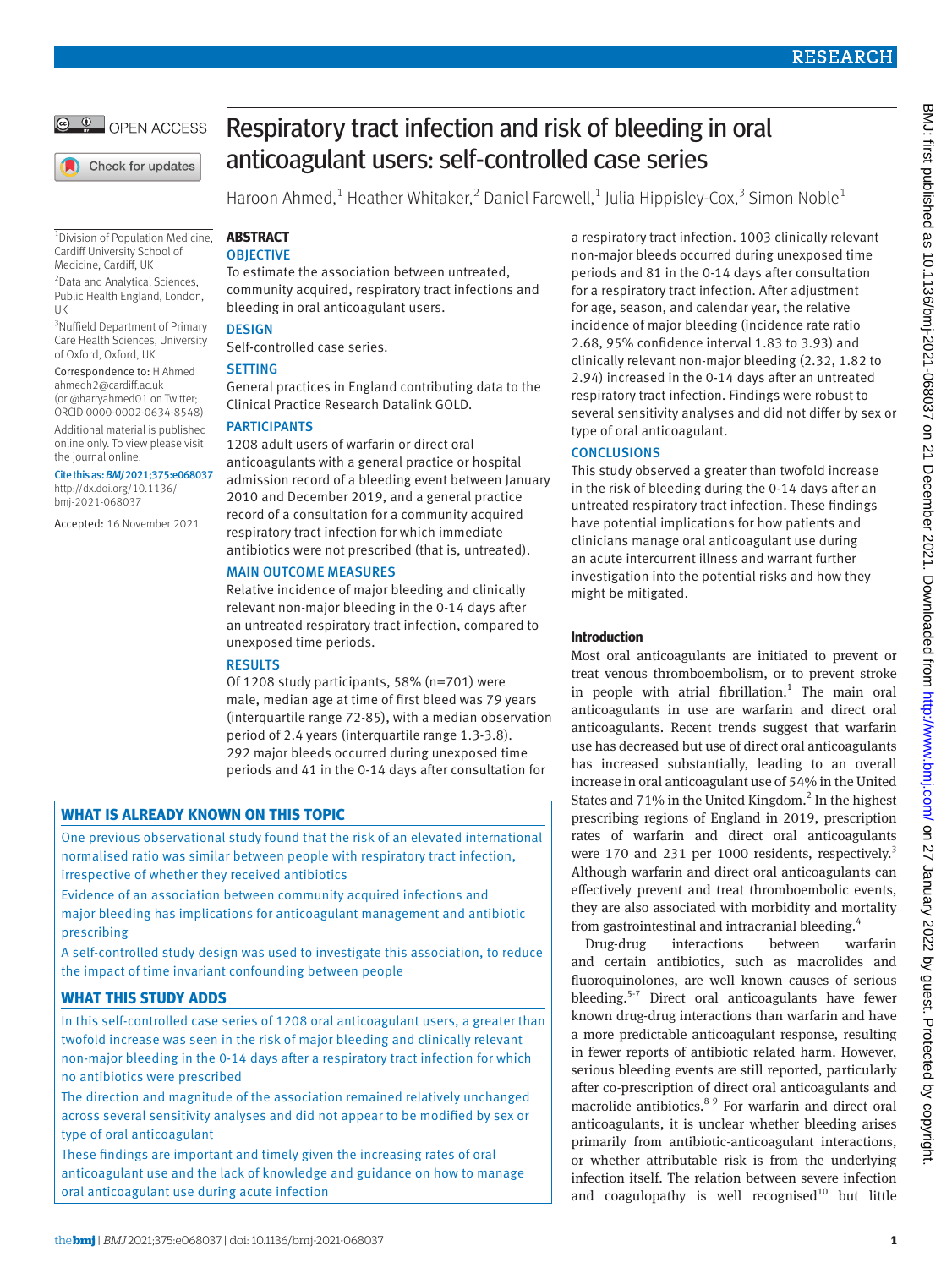evidence currently supports an association between milder community acquired infections and bleeding.

A small case-control study observed an association between excessive anticoagulation (confirmed by an international normalised ratio >7) in 31 warfarin users and a recent intercurrent illness. $11$  A recent retrospective cohort study estimated the risk of excessive anticoagulation in people with community acquired infection who received antibiotic treatment (antibiotic group) and those who did not receive antibiotic treatment (unwell controls), as well as controls without infection (stable controls). $^{12}$  The proportion of people with a follow-up international normalised ratio of 5.0 or more were 3.2%, 2.6%, and 1.2% for the antibiotic group, unwell controls, and stable controls, respectively. Risk of an international normalised ratio of 5.0 or more was greater among the antibiotic and unwell control groups than among the stable control group. Hospital admission for any bleed was infrequent (67 bleeds in a cohort of 12006 people) and similar across the three groups. Overall, the findings suggested bleeding risk was similar in people with community acquired infection irrespective of whether antibiotics were prescribed. However, the study might have been underpowered to detect a difference between the antibiotic group (n=5857) and unwell control group (n=570), and unmeasured differences between the two groups could have biased the findings towards the null. For example, a greater proportion of people in the unwell control group might have used over-the-counter treatments for symptom relief that elevated their international normalised ratios or increased the risk of bleeding, such as  $paracetamol<sup>13</sup>$  or non-steroidal anti-inflammatory drugs (NSAIDs).<sup>14</sup>

Evidence of an association between community acquired infections and major bleeding could lead to targeted monitoring of international normalised ratios (for people prescribed warfarin) and preemptive dose change or other guidance for intercurrent illness (for users of any oral anticoagulant) to prevent some of these events. There are also implications for antibiotic prescribing, because currently the bleeding risk is thought to arise from antibiotic-anticoagulant interactions, but some of this risk could be attributable to the underlying infection. Therefore, this study aimed to estimate the association between community acquired respiratory tract infections (RTI) without immediate antibiotic prescription and a range of bleeding events. We used a self-controlled study design to reduce the impact of time invariant confounding between people.

#### **Methods**

#### Data source

We used anonymised longitudinal general practice data from the GOLD version of the UK Clinical Practice Research Datalink (CPRD).<sup>15</sup> General practice records in the UK are a reliable source of data on disease diagnoses<sup>16</sup> (recorded using Read and SNOMED codes), and drug prescriptions (recorded by use of codes from the Dictionary of Medicines and Devices). Practices contributing to CPRD GOLD are audited to assess the reliability and accuracy of data recording.15 Patient level data are also assessed and considered acceptable for inclusion in the CPRD if internally consistent in recording of age, sex, registration details, and clinical events. As of April 2021, CPRD GOLD contained data for 3.2 million living patients, with data deemed acceptable for research, registered at 408 practices across the UK that use Vision software to manage electronic health records. $17$  The CPRD GOLD sample represents 4.7% of the UK population and 4.6% of UK general practices.<sup>15</sup> CPRD GOLD data were compared with 2011 UK census data and found to be broadly representative of the wider UK population in terms of age and sex distribution.<sup>18</sup>

Practices opt in to contribute data to CPRD, and about 50% provide additional consent to allow CPRD to link data at the patient level with other datasets, including hospital admission data.19 Previous studies have found that the characteristics of patients from practices with linked data were representative of the entire CPRD GOLD population in terms of age, sex, and deprivation.<sup>20</sup> Bleeding events assessed and diagnosed in hospital are poorly recorded in primary care records<sup>21</sup> and therefore, major bleeding outcomes in this study were ascertained from ICD-10 (international classification of diseases, 10th revision) codes recorded in linked hospital admission data.

#### Study design

We carried out a self-controlled case series study in which individuals acted as their own controls. $^{22}$ Comparisons are made within individuals rather than between individuals as in a cohort or case-control study. Only those people who have experienced both a bleeding event of interest (outcome) and an untreated RTI (exposure) are included. Self-controlled case series investigate the effect of a time varying exposure on an outcome by comparing the incidence of outcome events within periods of prespecified excess risk from the exposure with the incidence of outcome events during all other times. $^{23}$  In this study, we were interested in excess risk during the 0-90 days after a general practice consultation for an RTI for which immediate antibiotics were not prescribed. We divided this 90 day risk period into smaller risk windows. The 0-14 day risk window was our prespecified primary risk window of interest, but we also investigated risk windows of 15-30, 30- 60, and 60-90 days. A period of seven days before the general practice consultation for RTI was included as a pre-risk period. Time outside of the risk and pre-risk periods was regarded as unexposed time—that is, time not related to risk from a general practice consultation for untreated RTI.

The temporal association between an exposure and an outcome is estimated by Poisson models to derive incidence rate ratios, comparing the rate of the outcome during an individual's exposed and unexposed times. $24$  Self-controlled case series have been applied in various settings, including to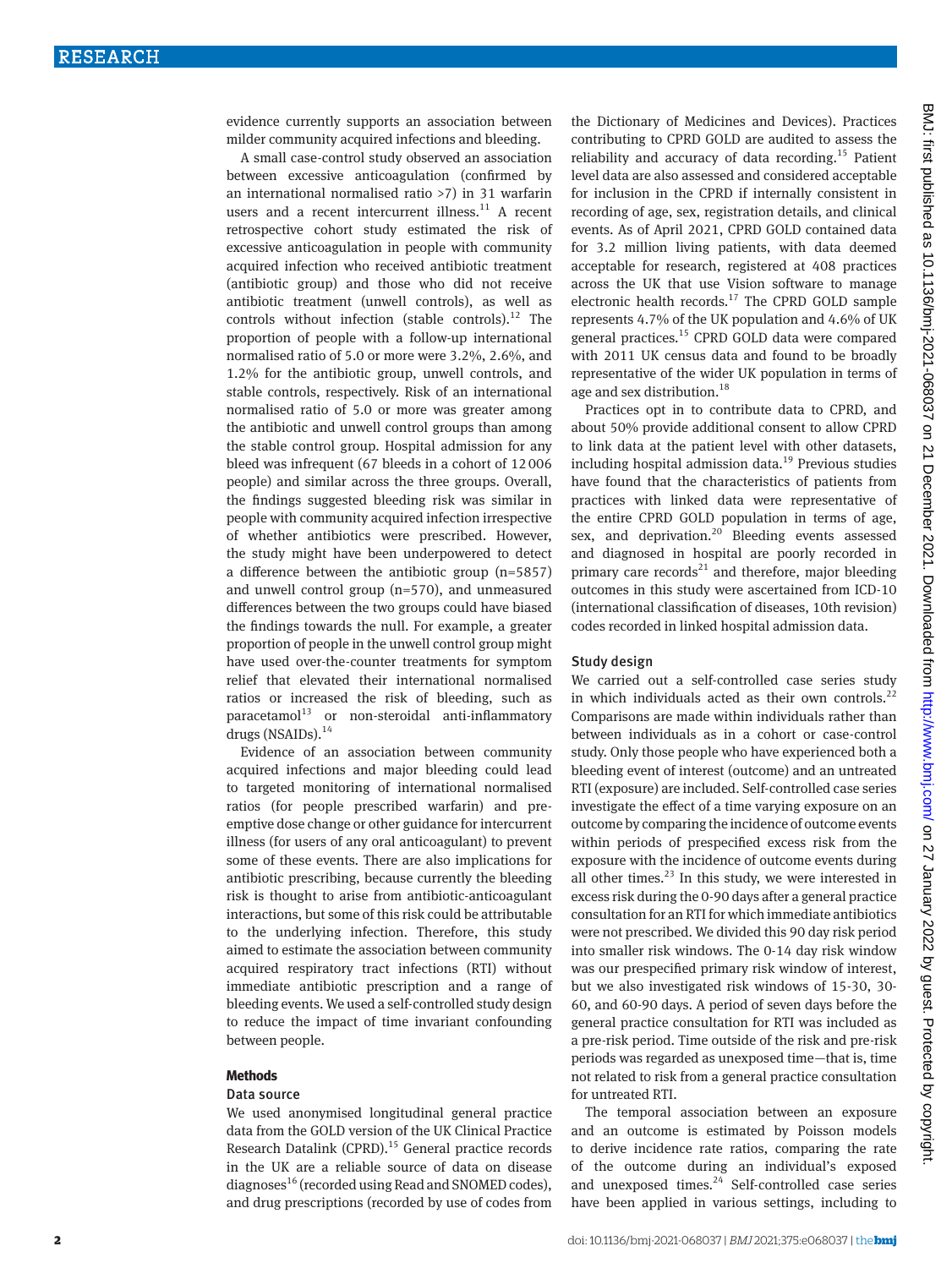investigate common infective exposures,  $2526$  and are particularly useful when an appropriately comparable control group would be difficult to identify. Further details about the study design and its assumptions are described in eAppendix 1.

#### Population and follow-up

The source population were 4553515 people who contributed at least one day of data to CPRD GOLD between 1 January 2011 and 31 December 2019, and whose data were deemed acceptable for research, and eligible for linkage to hospital admission data. From the source population, we identified people who had their first ever prescription of warfarin or a direct oral anticoagulant within the study period of 1 January 2011 to 31 December 2019. For inclusion, the date of the first prescription needed to be after the year of their 18th birthday, and after the date when their practice's data were regarded as up to standard.

The observation period began on the date of the first new prescription of warfarin or a direct oral anticoagulant, and ended on the earliest of three dates: end of the treatment period (of warfarin or a direct oral anticoagulant), death, end of CPRD data collection, or end of the study period (31 December 2019). The end of the treatment period was defined as the earliest of two dates: 90 days after the date of the last prescription of the drug that was initiated, or the date of the first prescription for a different oral anticoagulant. Thus, the observation period only included the treatment period of a person's first ever oral anticoagulant, akin to a new user incident design in a cohort study.<sup>27</sup>

#### **Outcomes**

For inclusion in the self-controlled case series analysis, an individual needed to have experienced an outcome and exposure of interest within their observation period. The primary outcome was informed by the definition of major bleeding by the subcommittee on control of anticoagulation of the Scientific and Standardization Committee (SSC) of the International Society on Thrombosis and Haemostasis (ISTH). The committee defines major bleeds as those that result in death, are life threatening, cause chronic sequelae, or consume major healthcare resources.<sup>28</sup> For this study, we defined major bleeding as a hospital admission for intracerebral or gastrointestinal bleeding. These events are commonly encountered major bleeds and have been ascertained from UK health records by many studies, increasing confidence in the reliability and completeness of their recording in routine health data. $4^{21}$   $29$  These bleeds reflected both a pragmatic approach to ascertainment of major bleeding and acknowledgment of the ISTH criteria for major bleeding.

Major bleeding was ascertained from ICD-10 codes recorded in linked hospital admission data and included codes recorded at any point during a hospital stay and in any position within the hierarchy of diagnoses for a hospital admission. The secondary outcomes were events indicating a less severe bleed. The outcome definition was adapted from the ISTH SSC's criteria for clinically relevant non-major bleeding  $(CRNMB)^{30}$  of a bleed that did not fit the criteria of major bleeding but that required medical intervention, hospital admission, or face-to-face evaluation. For this study, we defined CRNMB as a general practice consultation or hospital admission for haemoptysis, epistaxis, or haematuria, which we ascertained from general practice and hospital admission data using a combination of Read and ICD-10 codes. Code lists are available in eAppendix 2.

## Exposure and risk periods

The exposure in this study was a combination of a general practice consultation for an RTI without immediate antibiotic prescription, which we refer to as an untreated RTI but acknowledge that some people could have used prescribed or over-the-counter nonantibiotic treatments such as cold remedies or NSAIDs. Exposure was ascertained from Read codes that represented possible symptoms or diagnoses of upper RTIs (including inner ear, nose, and throat infections), lower RTIs, and influenza. We did not include Read codes with a high likelihood of representing a clinical presentation that would require immediate antibiotics (eg, bacterial pneumonia). The frequency of recorded Read codes for the RTIs included in the final selfcontrolled case series are available in eFigures 1 and 2.

An RTI might start several days before a general practice consultation and serious bleeding during this time could be misclassified as occurring during the unexposed period. Therefore, we included a prerisk period that started seven days before the date of the RTI consultation and ended on the date of the RTI consultation.

The risk period started on the date of the RTI consultation and ended on the earliest of five dates: 90 days after the date of the RTI consultation; date of an antibiotic prescription (because we were interested in the risk during the untreated period only); death; end of CPRD data collection; and the end of study period.

## Multiple exposures and outcomes

For exposures and outcomes, we regarded Read codes occurring within 28 days of each other as relating to the same event. A 28 day clear period was required before a code was regarded as relating to a new exposure or outcome. We included multiple exposures and multiple outcomes. Time outside of the period lasting from the start of a seven day pre-risk period to the end of the 90 day risk period was regarded as unexposed time. Figure 1 shows a graphical representation of the selfcontrolled case series with examples of the possible combinations of study exposures and outcomes.

## Covariates

The self-controlled case series design implicitly controls for confounders that remain constant over time, such as sex. We adjusted for three time varying confounders: age with 40 age bands, using quantiles of age at first outcome to define each band; year to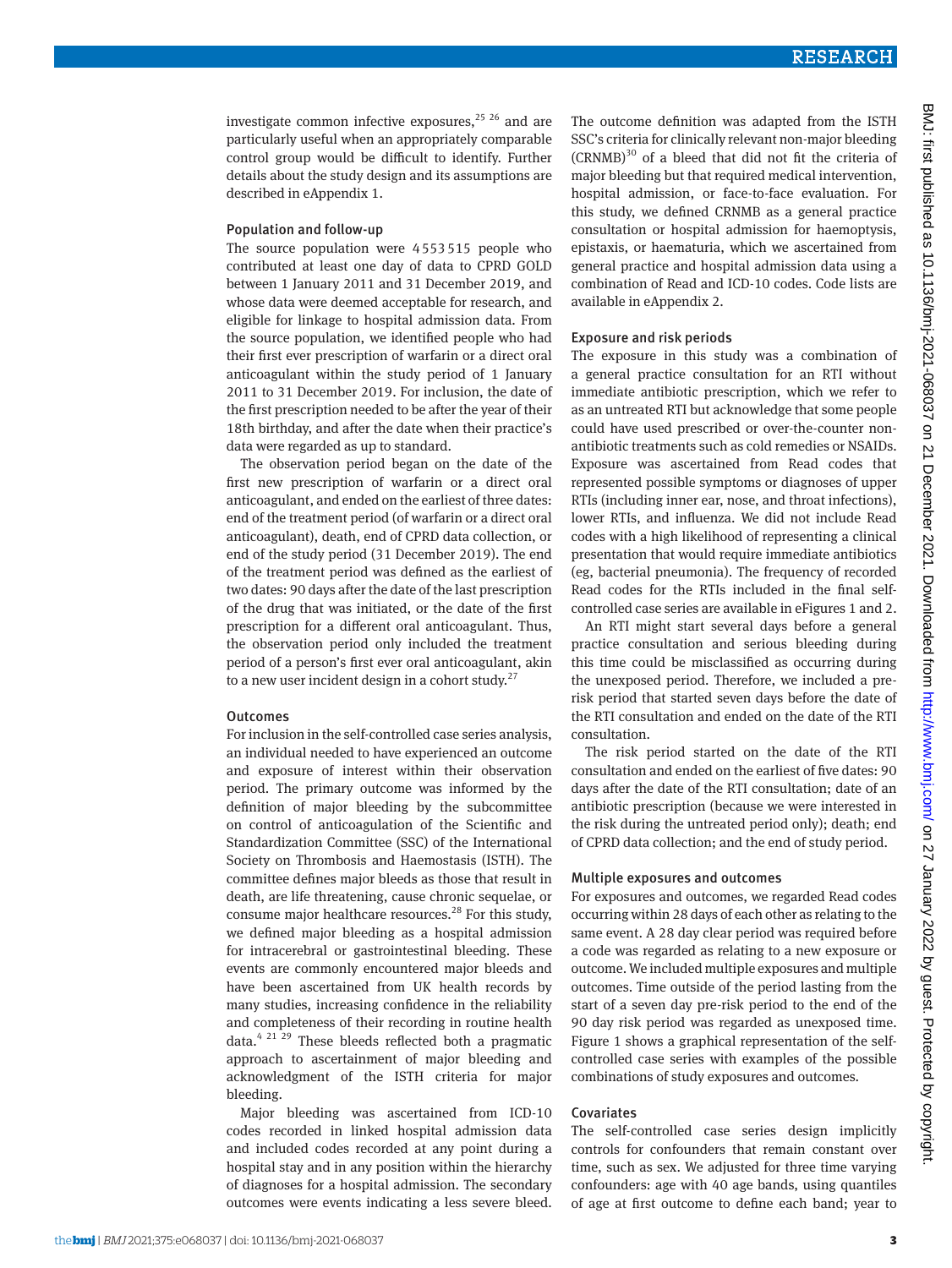# RESEARCH



Fig 1 | Study design of self-controlled case series, with examples of possible combinations of exposures and outcomes. RTI=respiratory tract infection

adjust for changes in health behaviour and clinical management over the study period that could influence how exposures and outcomes were recorded; and season, defined as winter (December-February), spring (March-May), summer (June-August), and autumn (September-November) to reflect the seasonal incidence of RTIs.

## Statistical analyses

We used descriptive statistics to characterise the sample of patients included in the self-controlled case series analysis. We calculated the number of events and person time for the pre-risk, risk, and unexposed periods. We used conditional Poisson regression to estimate incidence rate ratios and 95% confidence intervals for the relative incidence of bleeding events during exposed versus unexposed periods, adjusted for age, calendar time, and season. We also fitted a spline based age effect, where the relative age effect was represented by a smooth function obtained by splicing together polynomials of low dimension, to ensure that we had adjusted flexibly for age effects. $31$ 

In prespecified sensitivity analyses, we considered alternative pre-risk periods of three days, and five days. We also excluded people who died within four weeks of an event to explore bias arising from a bleeding event affecting the length and timing of the observation period (violation of the self-controlled study assumptions). $32$  We did several post hoc sensitivity analyses. We explored the impact of subdividing the 14 day risk window into smaller periods. We explored whether the association between RTI and bleeding differed if we restricted to the first exposure or outcome, and if we included all RTIs irrespective of whether they received immediate antibiotic treatment or not. The effect modification by sex or type of oral anticoagulant was also explored. The main analysis was repeated

using ocular and external ear infections as a negative control exposure, because these infections induce a mild and more localised inflammatory response than RTIs. For people using warfarin, we looked for codes suggestive of monitoring or dose change during the 14 day risk window to explore whether that might affect our findings. Finally, in response to peer review, we explored whether NSAIDs prescribed on the day of the RTI might confound the association between RTI and bleeding. Data management and analyses were carried out in RStudio. Self-controlled case series models were fitted using the self-controlled case series package.<sup>33</sup>

#### Patient and public involvement

Patients from the lead author's (HA) practice who used warfarin or direct oral anticoagulants were involved from the design phase of this study and helped shape the question and objectives. Three formal patient representatives were recruited from Health and Care Research Wales and Anticoagulation UK during the design phase and provided valuable support with interpretation of study findings, particularly around how oral anticoagulant users self-manage their drug treatment during intercurrent illness.

#### **Results**

Of 61790 eligible incident users of oral anticoagulants, 1109 warfarin users and 772 users of direct oral anticoagulants had at least one major bleed, and 2538 warfarin users and 1426 users of direct oral anticoagulants had at least one CRNMB, within their observation period. Of the 5845 oral anticoagulant users who had at least one bleed, 1208 had at least one untreated RTI within their observation period and comprised the sample for the self-controlled case series analysis. This sample included 350 people who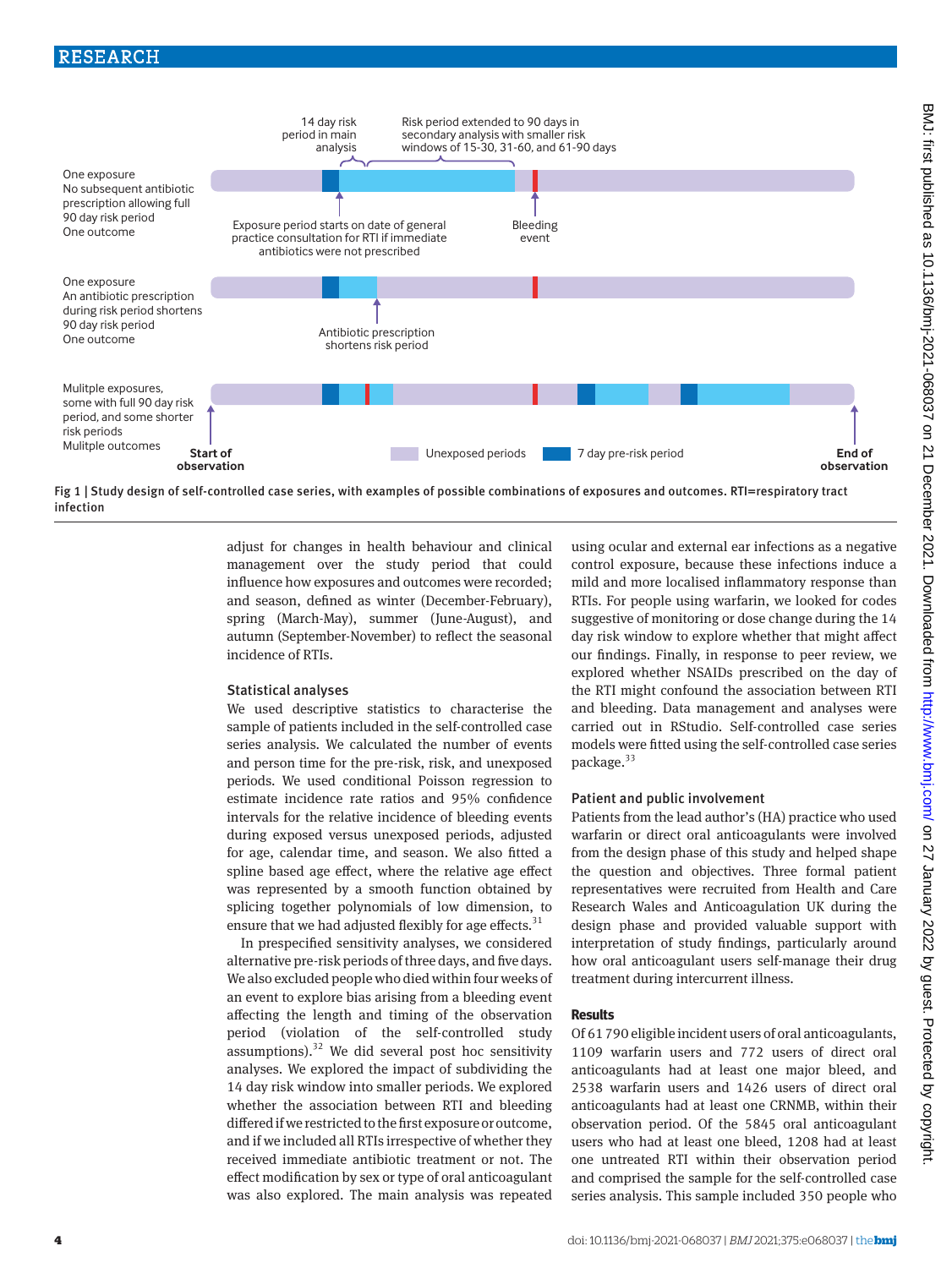had 395 major bleeds, and 922 people who had 1272 CRNMBs (64 people had both a major bleed and a CRNMB; fig 2). Of 1208 adult participants,  $58\%$  (n=701) were male, median number of years of observation were 2.4 (interquartile range 1.3-3.8), median age at initiation of incident oral anticoagulation was 77 years (70-83), and median age at time of first bleed was 79 years (72-85). The most common major bleed was gastrointestinal bleeding (336/395, 85%), and the most common CRNMB was haematuria (587/1272, 46%; table 1). The 1208 people included in the selfcontrolled case series had similar characteristics to those 60582 people who were not included in terms of age, deprivation, smoking, alcohol intake, and choice of anticoagulant, but had longer treatment periods (eTable 1).



Fig 2 | Flow of patients into analyses of self-controlled case series. CPRD=Clinical Practice Research Datalink; RTI=respiratory tract infection; CRNMB=clinically relevant non-major bleeding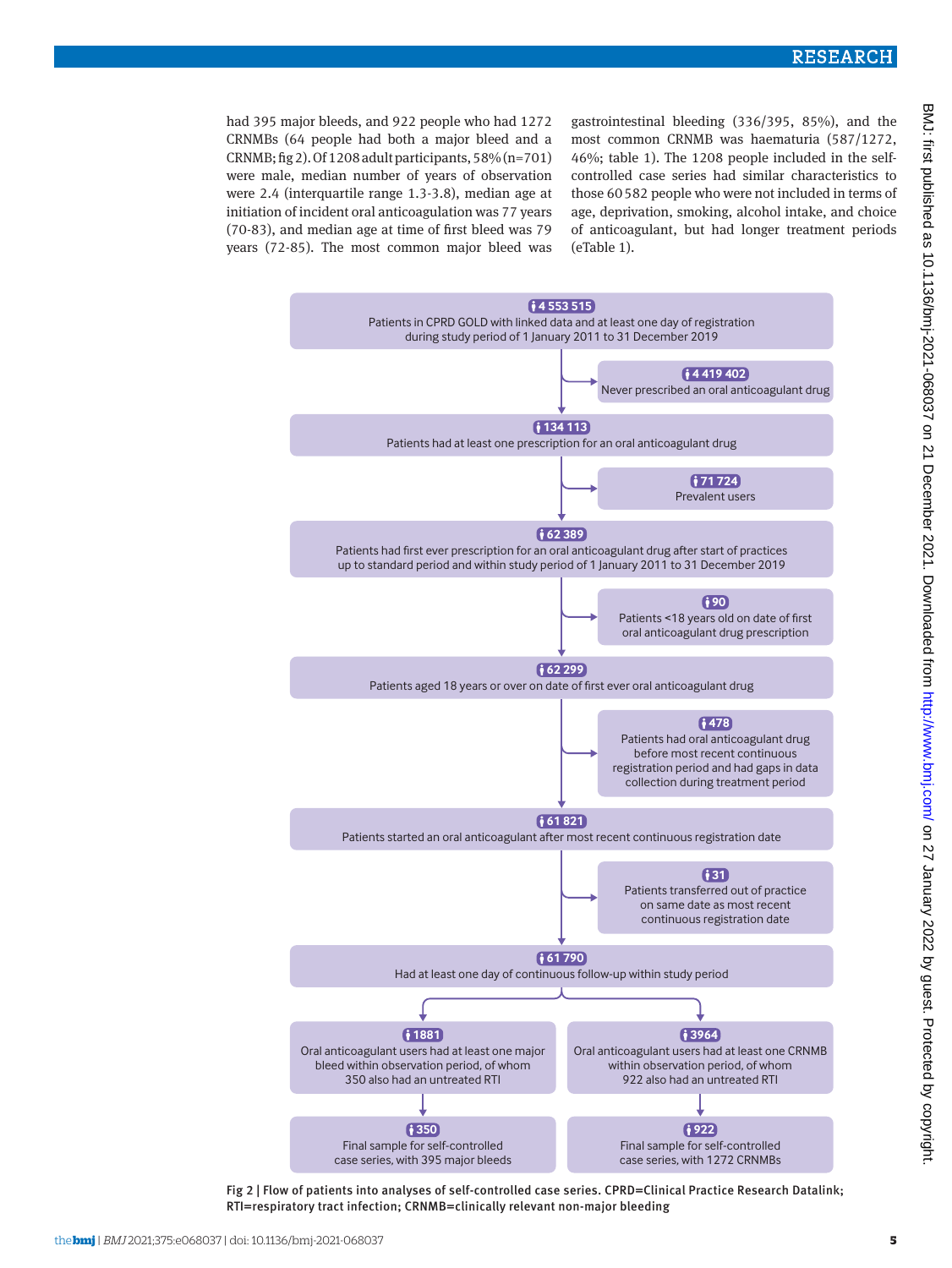| infection during the observation period. Data are number (%) of participants unless otherwise stated |                        |
|------------------------------------------------------------------------------------------------------|------------------------|
| Characteristic                                                                                       | No (%) of participants |
| Sex:                                                                                                 |                        |
| Male                                                                                                 | 701 (58)               |
| Female                                                                                               | 507(42)                |
| Start of observation period:                                                                         |                        |
| 2011-12                                                                                              | 435 (36)               |
| 2013-14                                                                                              | 384 (32)               |
| 2015-16                                                                                              | 231 (19)               |
| 2017-18                                                                                              | 142(12)                |
| 2019                                                                                                 | 16(1)                  |
| Median (IQR) No of years of observation                                                              | $2.4(1.3-3.8)$         |
| Median (IQR) age (years) at start of observation period                                              | 77 (70-83)             |
| Index of multiple deprivation at start of observation period*:                                       |                        |
| 1 (least deprived)                                                                                   | 252(21)                |
| $\overline{2}$                                                                                       | 285(24)                |
| $\overline{\mathbf{3}}$                                                                              | 274(23)                |
| $\overline{4}$                                                                                       | 222(18)                |
| 5 (most deprived)                                                                                    | 175(14)                |
| Most recently recorded alcohol intake at start of observation period:                                |                        |
| Current drinker                                                                                      | 486 (40)               |
| Ex-drinker                                                                                           | 49(4)                  |
| Non-drinker                                                                                          | 254(21)                |
| Missing                                                                                              | 419 (35)               |
| Most recently recorded smoking status at start of observation period:                                |                        |
| Current smoker                                                                                       | 118 (10)               |
| Ex-smoker                                                                                            | 528(44)                |
| Non-smoker                                                                                           | 497 (41)               |
| Missing                                                                                              | 65(5)                  |
| First oral anticoagulant prescribed during the observation period:                                   |                        |
| Apixaban                                                                                             | 144(12)                |
| Dabigatran                                                                                           | 26(2)                  |
| Edoxaban                                                                                             | (5)(1)                 |
| Rivaroxaban                                                                                          | 229(19)                |
| Warfarin                                                                                             | 806 (67)               |
| Major bleeds:                                                                                        |                        |
| Intracranial bleed                                                                                   | 59(15)                 |
| Gastrointestinal bleed                                                                               | 336 (85)               |
| Clinically relevant non-major bleeds:                                                                |                        |
| Haemoptysis                                                                                          | 212(17)                |
| Epistaxis                                                                                            | 473 (37)               |
| Haematuria                                                                                           | 587 (46)               |
| Median (IQR) age (years) on date of first event                                                      | 79 (72-85)             |
| No of respiratory tract infections per person:                                                       |                        |
| $\mathbf{1}$                                                                                         | 878 (73)               |
| $\overline{2}$                                                                                       | 229 (19)               |
| 3                                                                                                    | 63(5)                  |
| $\overline{4}$                                                                                       | 28(2)                  |
| $\geq 5$                                                                                             | 10(1)                  |

Table 1 | Characteristics of 1208 adults who had at least one bleeding event and at least one untreated respiratory tract

IQR=interquartile range.

\*Divided by quintile.

#### Major bleeding

We identified 395 major bleeds, of which 292 occurred during 287579 days of observation of the unexposed period and 41 occurred during 6710 days of observation of the 0-14 day risk window. We observed an increase in the relative incidence of major bleeding in the 0-14 days after participants had an untreated RTI (incidence rate ratio 2.70, 95% confidence interval 1.85 to 3.94; table 2). The incidence rate ratio remained relatively unchanged when we adjusted for the confounding effects of age, calendar year, and season (2.68, 1.83 to 3.93), and when we modelled age as a spline based function (2.65, 1.76 to 4.00). We did not observe a statistically significant increase in the relative incidence of major bleeding during the 15-30, 31-60, or 61-90 day risk windows.

## Clinically relevant non-major bleeding

Of 1272 CRNMBs identified, 1003 occurred during 827042 days of observation of the unexposed period and 81 occurred during 23166 days of observation of the 0-14 day risk window. We observed an increase in the relative incidence of CRNMB in the 0-14 days after participants had an untreated RTI (incidence rate ratio 2.33, 95% confidence interval 1.83 to 2.96; table 2). The incidence rate ratio remained relatively unchanged when we adjusted for the confounding effects of age, calendar year, and season (2.32, 1.82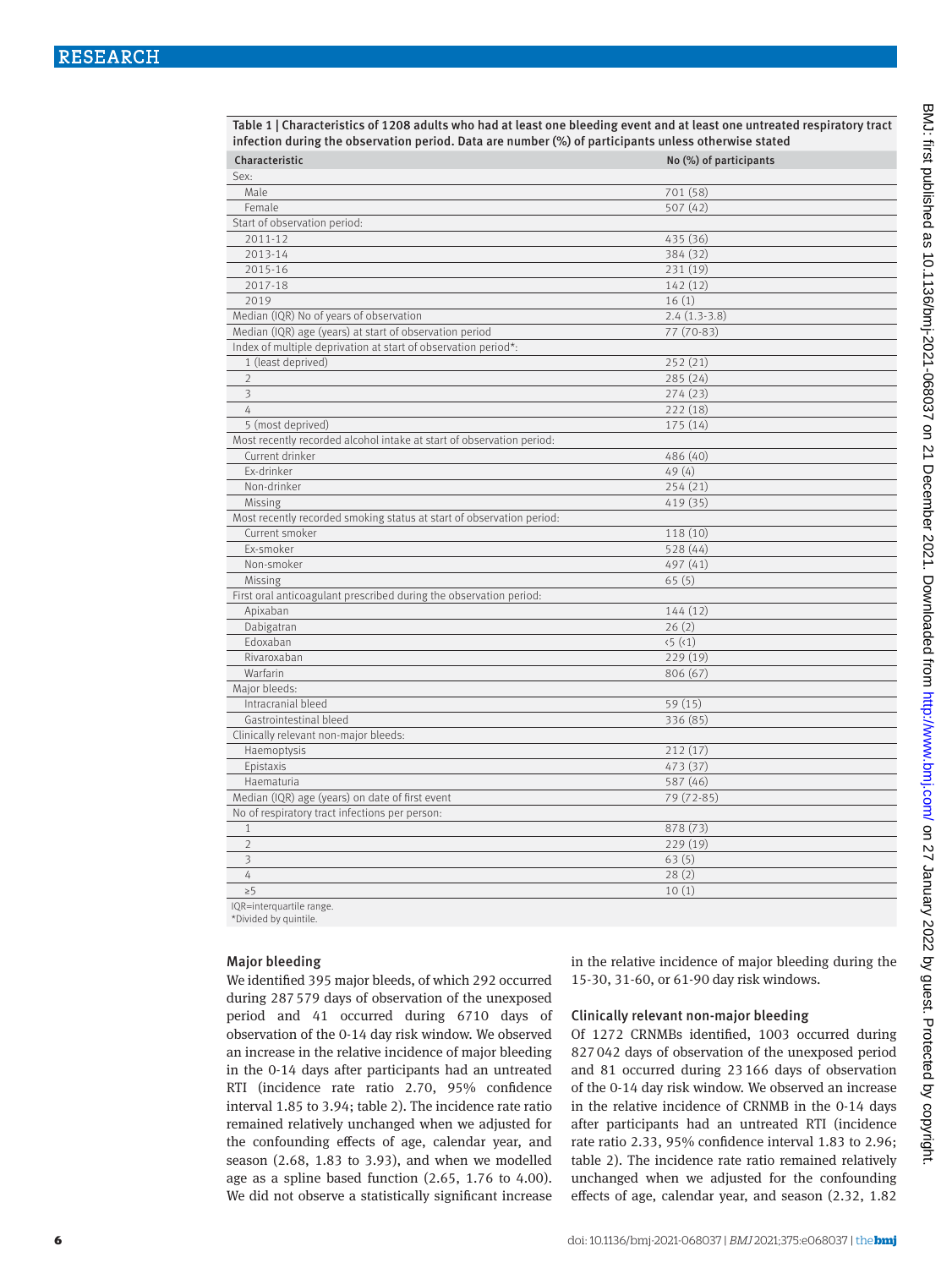| Time period     | No of<br>events | <b>Total No of days of</b><br>observation | Crude IRR (95% CI)        | Age adjusted IRR<br>(95% CI)  | Age, season, and year<br>(adjusted IRR (95% CI)) |
|-----------------|-----------------|-------------------------------------------|---------------------------|-------------------------------|--------------------------------------------------|
| Major bleeding: |                 |                                           |                           |                               |                                                  |
| Baseline        | 292             | 287579                                    | $\mathbf{1}$              |                               |                                                  |
| Pre-risk*       | 4               | 3332                                      | $0.60$ $(0.22$ to $1.63)$ | $0.60$ $(0.22$ to $1.63)$     | $0.62$ (0.22 to 1.63)                            |
| $0-14$ days     | 41              | 6710                                      | 2.70 (1.85 to 3.94)       | 2.68 (1.83 to 3.92)           | 2.68 (1.83 to 3.93)                              |
| 15-30 days      | 12              | 5899                                      | $0.64$ (0.28 to 1.46)     | 0.62 (0.27 to 1.42)           | $0.62$ (0.27 to 1.42)                            |
| 31-60 days      | 22              | 9667                                      | $0.76$ $(0.41$ to $1.41)$ | 0.72 (0.38 to 1.34)           | $0.72$ (0.38 to 1.35)                            |
| 61-90 days      | 24              | 7825                                      | $1.41$ (0.82 to 2.43)     | 1.34 (0.77 to 2.31)           | 1.35 (0.78 to 2.34)                              |
| CRNMB:          |                 |                                           |                           |                               |                                                  |
| <b>Baseline</b> | 1003            | 827042                                    | $\mathbf{1}$              | $\mathbf{1}$                  | 1                                                |
| Pre-risk*       | 17              | 9114                                      | $1.00$ (0.61 to 1.62)     | 1.00(0.61 to 1.61)            | $0.99$ (0.61 to 1.60)                            |
| $0-14$ days     | 81              | 23166                                     | 2.33 (1.83 to 2.96)       | 2.33 (1.84 to 2.97)           | 2.32 (1.82 to 2.94)                              |
| 15-30 days      | 49              | 21149                                     | 1.39 (0.99 to 1.94)       | 1.39 (0.99 to 1.96)           | 1.38 (0.98 to 1.94)                              |
| 31-60 days      | 66              | 34767                                     | 1.09 (0.80 to 1.48)       | 1.09 (0.80 to 1.49)           | 1.08 (0.79 to 1.47)                              |
| 61-90 days      | 56              | 28188                                     | $0.91$ $(0.62$ to $1.33)$ | $0.91(0.63 \text{ to } 1.34)$ | $0.90$ $(0.62$ to $1.32)$                        |

Table 2 | Incidence rate ratios (IRR) for major bleeding and clinically relevant non-major bleeding (CRNMB) in people who had at least one untreated respiratory tract infection during the observation period

\*Pre-risk refers to the seven day period before a general practice consultation for a respiratory tract infection.

to 2.94), and when we modelled age as a spline based function (2.09, 1.60 to 2.76). As with major bleeding, we did not observe a statistically significant increase in the relative incidence of CRNMB during the 15-30, 31-60, or 61-90 day risk windows.

#### Sensitivity analyses

Changing the pre-risk period to three days or five days made no substantial difference to the risk estimates. When identifying deaths within the observation period, we found that 124/350 people (35%) died after a major bleed (median time to death 94 days, interquartile range 16.8-449.5), and 316/922 (34%) died after a CRNMB (441 days, 153.8-966.8). We repeated the main analyses excluding 38 people who died within 28 days of a major bleed and 16 people who died within 28 days of a CRNMB, but this adjustment made no difference to the risk estimates (eTable 2). We divided the 14 day risk window into five-day risk windows and found that relative incidence peaked in the 11-15 day window for major bleeding (incidence rate ratio 3.04, 95% confidence interval 1.63 to 5.65) and the 0-5 day window for CRNMB (3.94, 2.93 to 5.30; eTable 3). Restricting the analysis to people who only had one

Table 3 | Incidence rate ratios (IRR) for major bleeding and clinically relevant nonmajor bleeding for analysis including participants with any RTI, irrespective of whether immediate antibiotics were prescribed or not

| No of<br>events | <b>Total No of days</b><br>of observation | Age, season, and year<br>(adjusted IRR (95% CI)) |
|-----------------|-------------------------------------------|--------------------------------------------------|
|                 |                                           |                                                  |
| 466             | 429801                                    | 1                                                |
| 7               | 8659                                      | $0.49$ (0.23 to 1.05)                            |
| 68              | 19348                                     | 2.28 (1.74 to 3.00)                              |
| 39              | 20239                                     | 1.34 (0.94 to 1.90)                              |
| 66              | 36900                                     | 1.27 (0.96 to 1.68)                              |
| 58              | 31946                                     | 1.20 (0.88 to 1.63)                              |
|                 |                                           |                                                  |
| 1584            | 1211799                                   | $\mathbf{1}$                                     |
| 42              | 24115                                     | 1.01 (0.74 to 1.37)                              |
| 192             | 66922                                     | 2.17 (1.85 to 2.54)                              |
| 105             | 70376                                     | 1.17 (0.95 to 1.45)                              |
| 163             | 129400                                    | 1.02 (0.85 to 1.21)                              |
| 162             | 113418                                    | 1.02 (0.85 to 1.23)                              |
|                 |                                           |                                                  |

\*Pre-risk refers to the seven day period before a general practice consultation for a respiratory tract infection.

RTI or restricting to only the first bleed outcome made little difference to the risk estimates (eTables 4 and 5).

We repeated the analyses with all RTIs, irrespective of whether patients received immediate antibiotic treatment, and included 1258 RTIs for major bleeding (770 (61%) treated) and 3482 RTIs for CRNMB (2154 (62%) treated). For those participants receiving immediate antibiotics, the most common were amoxicillin (67%), doxycycline (15%), and clarithromycin (8%). We observed a small reduction in the magnitude of the relative incidence of major bleeding (incidence rate ratio 2.28, 95% confidence interval 1.74 to 3.00) and CRNMB (2.17, 1.85 to 2.54), compared with our main analysis (table 3). We found no evidence of effect modification by sex (eTable 6) or by type of anticoagulant used (table 4). No significant associations were observed between eye and external ear infections and major bleeding or CRNMB (major bleeding 0.74, 0.30 to 1.83; CRNMB 1.26, 0.84 to 1.89; eTable 7). We identified a Read code suggestive of warfarin monitoring or dose change within the 14 day risk period after 88 (26%) RTIs in people who had a major bleed, and 301 (23%) RTIs in those people who had a CRNMB. Few RTIs were associated with an NSAID prescription on the day of consultation (n=0 in people with a major bleed, n=3 in those with a CRNMB) or at any time in the 90 days before the consultation (n=24, n=37) suggesting that prescribed NSAID use was not likely to be an important temporal confounder.

## **Discussion**

#### Principal findings

In this self-controlled case series study of 1208 oral anticoagulant users, we observed a greater than twofold increase in the risk of major bleeding and CRNMB in the 0-14 days after an untreated RTI. The direction and magnitude of the association remained relatively unchanged across several sensitivity analyses and did not appear to be modified by sex or type of oral anticoagulant. Exploratory analyses suggest that the risk peaks occur at 0-5 days for CRNMB and 11-15 days for major bleeding. We observed a small reduction in the magnitude of the association when we included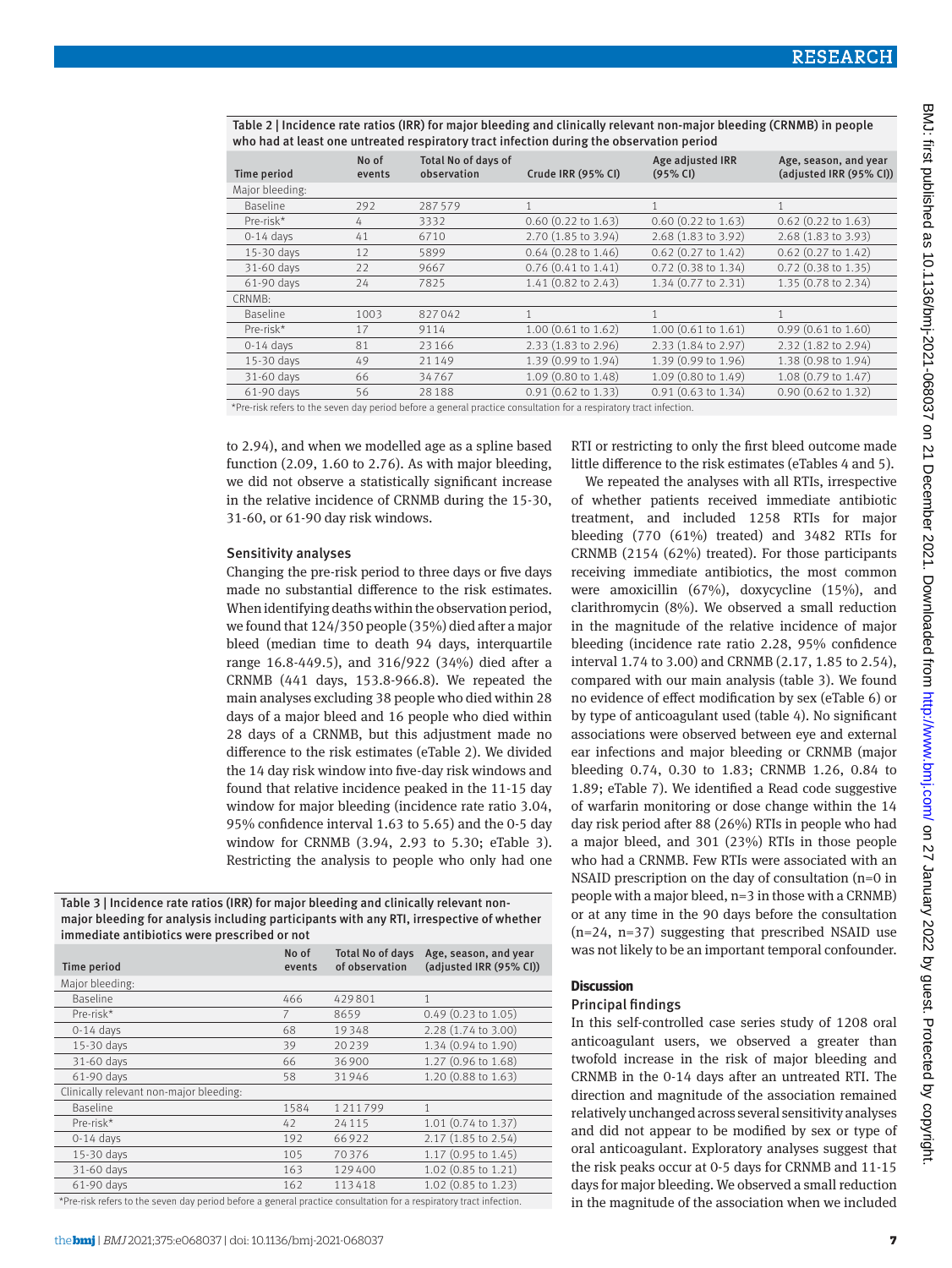Table 4 | Incidence rate ratios (IRR) for major bleeding and clinically relevant non-major bleeding (CRNMB) according to type of anticoagulant used by participants

|                                          |                 | <b>Major bleeding</b>                     |                                                              |                             |                 | <b>CRNMB</b>                              |                                                              |                             |  |
|------------------------------------------|-----------------|-------------------------------------------|--------------------------------------------------------------|-----------------------------|-----------------|-------------------------------------------|--------------------------------------------------------------|-----------------------------|--|
| Time period                              | No of<br>events | <b>Total No of days</b><br>of observation | Age, season, and<br>calendar year<br>(adjusted IRR (95% CI)) | P value for<br>interaction* | No of<br>events | <b>Total No of days</b><br>of observation | Age, season, and<br>calendar year<br>(adjusted IRR (95% CI)) | P value for<br>interaction* |  |
| Warfarin:                                |                 |                                           |                                                              |                             |                 |                                           |                                                              |                             |  |
| Baseline                                 | 168             | 185924                                    |                                                              |                             | 685             | 598198                                    |                                                              |                             |  |
| Pre-riskt                                | $\mathcal{P}$   | 2128                                      | $0.50$ $(0.12$ to $2.03)$                                    |                             | 13              | 6468                                      | $1.10(0.63 \text{ to } 1.92)$                                |                             |  |
| $0-14$ days                              | 26              | 4317                                      | 2.95 (1.83 to 4.75)                                          |                             | 55              | 16513                                     | 2.30 (1.72 to 3.07)                                          |                             |  |
| 15-30 days                               | 9               | 3811                                      | $0.70$ $(0.25$ to $1.94)$                                    |                             | 28              | 15140                                     | 1.28 (0.84 to 1.95)                                          |                             |  |
| 31-60 days                               | 18              | 6087                                      | $1.04$ (0.51 to 2.11)                                        |                             | 49              | 25278                                     | 1.10 (0.76 to 1.60)                                          |                             |  |
| 61-90 days                               | 14              | 4871                                      | $1.23(0.58 \text{ to } 2.61)$                                |                             | 40              | 20622                                     | $0.89$ (0.56 to 1.40)                                        |                             |  |
| Direct oral<br>anticoagulants:           |                 |                                           |                                                              | $P = 0.57$                  |                 |                                           |                                                              | $P = 0.96$                  |  |
| Baseline                                 | 124             | 101655                                    |                                                              |                             | 318             | 228844                                    |                                                              |                             |  |
| Pre-riskt                                |                 | 1204                                      | $0.74$ (0.18 to 3.03)                                        |                             | 4               | 2646                                      | $0.70$ $(0.26$ to $1.90)$                                    |                             |  |
| $0-14$ days                              | 15              | 2393                                      | $2.20(1.15 \text{ to } 4.23)$                                |                             | 26              | 6653                                      | $2.21(1.44 \text{ to } 3.40)$                                |                             |  |
| 15-30 days                               | 3               | 2088                                      | $0.50$ $(0.12$ to $2.07)$                                    |                             | 21              | 6009                                      | 1.52 (0.86 to 2.70)                                          |                             |  |
| 31-60 days                               | 4               | 3580                                      | $0.30$ (0.07 to 1.27)                                        |                             | 17              | 9489                                      | 0.98 (0.55 to 1.74)                                          |                             |  |
| 61-90 days                               | 10              | 2954                                      | 1.48 (0.65 to 3.37)                                          |                             | 16              | 7566                                      | $0.87$ (0.44 to 1.72)                                        |                             |  |
| *Calculated by the likelihood ratio test |                 |                                           |                                                              |                             |                 |                                           |                                                              |                             |  |

\*Calculated by the likelihood ratio test. †Pre-risk refers to the seven day period before a general practice consultation for a respiratory tract infection.

all RTIs, irrespective of whether patients received immediate antibiotic treatment or not.

#### Strengths and limitations of this study

We used a self-controlled case series design to investigate the association between untreated RTI and bleeding in oral anticoagulant users, adjusting for key time varying confounders: age, year, and season. The study design implicitly accounted for time invariant confounders by comparing exposed and unexposed periods within the same person. Several sensitivity analyses assessed the robustness of our findings. We used recommended approaches to resolve potential violations of the self-controlled case series method assumptions, including the use of a pre-risk period, and restricting the analysis to the first major bleeding or CRNMB only. Long term treatments such as oral anticoagulants are well recorded in UK general practice, facilitating reliable identification of the population of interest and the period of observation. We used linked hospital data to maximise capture of bleeding events. Previous work found that only 20% of bleeding events recorded in hospital data had a corresponding code in general practice data, and the use of linked data enabled capture of a greater proportion of relevant outcomes.<sup>21</sup>

This study had several limitations. Participants having an RTI were ascertained from general practice records and represented an RTI for which the patient consulted a healthcare professional, and which led to a corresponding record in their health data. This does not reflect all community acquired RTIs because population based surveys suggest that only around 20% of people in England with recent RTI symptoms consulted their general practitioner, and those who consulted were concerned that their symptoms were more severe or had lasted longer than expected.<sup>34</sup> This approach also does not capture RTIs seen in out-of-hours general practice or other forms of urgent primary care.

The exposure was an RTI without immediate antibiotic prescription and some people not prescribed immediate antibiotics could have acquired them from elsewhere. However, the impact of this limitation is likely to be negligible given the lack of availability of antibiotics in the UK without a prescription, and given the findings from previous research that the proportion of people with RTI symptoms who use non-prescribed antibiotics might be as low as  $0.4\%$ .<sup>34</sup> Furthermore, the inclusion of all RTIs into the analysis, irrespective of whether patients received immediate antibiotic treatment or not, only had a small impact on the estimated incidence rate ratios. Although we referred to the exposure in this study design as untreated RTI, some participants could have sought other treatments (eg, NSAIDs) for their symptoms, which might be a source of residual confounding. We explored the use of prescribed NSAIDs but were unable to account for over-the-counter drugs, which could be important given that survey data from 1000 adults in England with a recent RTI indicated that 60% of these people sought over-the-counter treatments.<sup>35</sup> However, NSAIDs are a well recognised cause of bleeding in oral anticoagulant users and use could be minimal, as reflected by the low prevalence of prescribed NSAID use in our study sample.

Despite the large source population, our final sample was smaller than expected for the study analyses, and the study could have been underpowered to detect significant associations beyond our 14 day risk window. Our observation period was based on oral anticoagulant prescriptions, not anticoagulant use, and we were unable to further estimate adherence or the impact of non-adherence. Our findings could have been affected by clinicians pre-emptively advising additional monitoring or reduced dosing for people taking warfarin who consulted with an RTI. We identified Read codes suggesting that additional monitoring or reduced dosing might have been advised in roughly a quarter of untreated RTIs in our sample of warfarin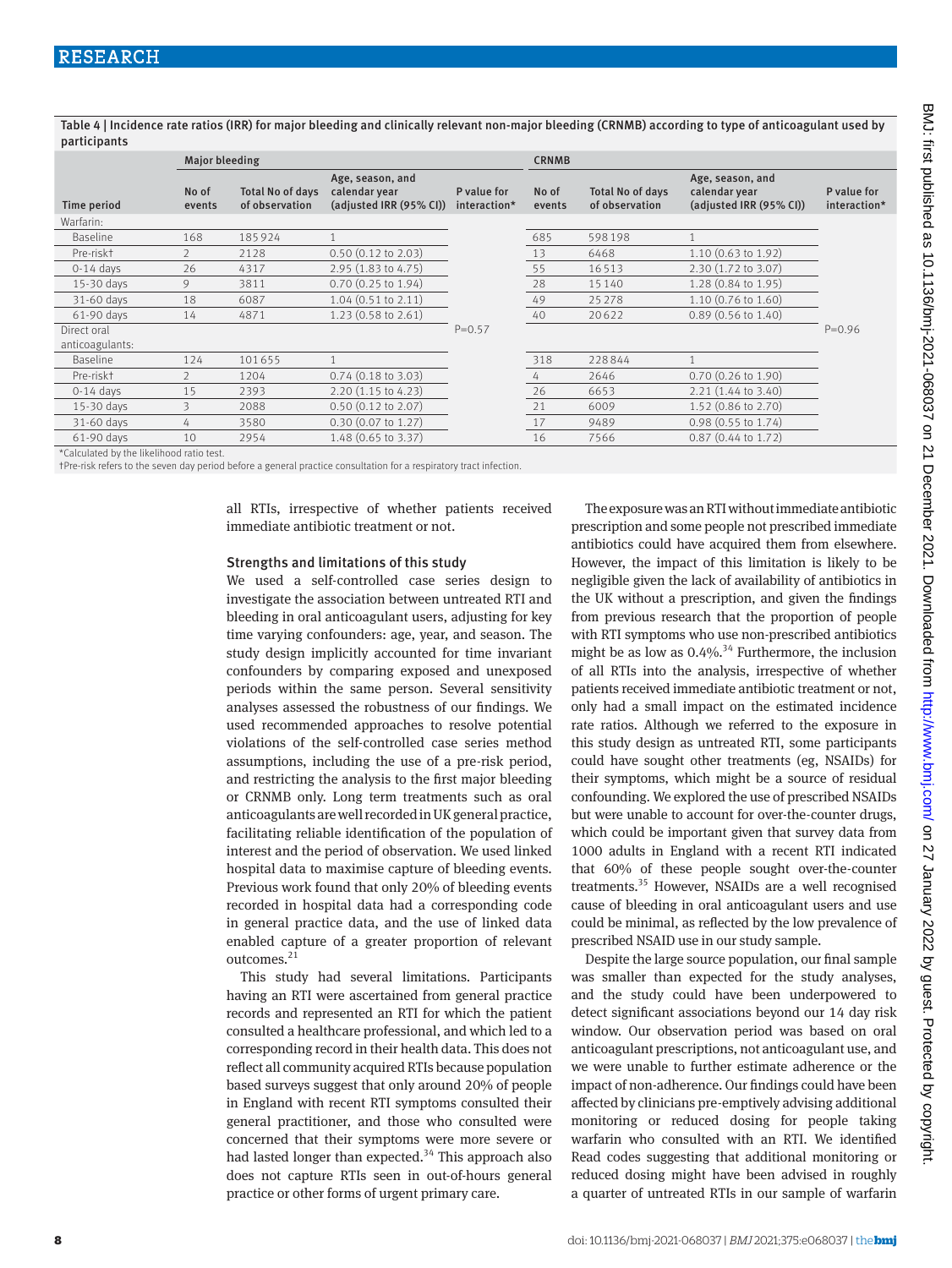users. Our patient representative also highlighted that people who use warfarin and self-monitor might, like herself, monitor more frequently during an intercurrent illness. However, the combined effect of these factors (increased monitoring, early action for changes in coagulation) is likely to reduce the risk of bleeding and thus bias risk estimates towards the null.

#### Comparison with other studies

Few studies have investigated the impact of acute infection on bleeding risk in oral anticoagulant users, but several studies have investigated the impact of acute infection on the international normalised ratio in warfarin users. Recent intercurrent illness was reported four times more frequently in warfarin users with an elevated international normalised ratio in a case-control study  $(31 \text{ cases}, 100 \text{ controls})$ .<sup>11</sup> Warfarin users in another case-control study (67 cases, 81 controls) more frequently reported a recent infection (adjusted odds ratio  $1.76$ ).<sup>35</sup> Both studies had wide confidence intervals, indicating considerable uncertainty around the point estimates and reflecting the small sample size. Our study also observed an association between acute infection and coagulation related adverse outcomes; however, our study was considerably larger than these other studies, had more precise estimates, and included in the study design an exposure that was ascertained from clinical records rather than recall. Furthermore, our outcome of bleeding is clinically more relevant than an elevated international normalised ratio.

Further evidence for a relation between acute infection and elevated international normalised ratios is presented in a retrospective cohort study that analysed data from Kaiser Permanente Colorado's integrated healthcare delivery system.<sup>12</sup> Warfarin users who consulted for an RTI but did not purchase an antibiotic (untreated) were more likely to have a followup international normalised ratio of ≥5 than stable controls without an RTI. Patients with a treated RTI were also more likely to have a follow-up international normalised ratio of ≥5.0 than stable controls, but not more likely than those people with an untreated RTI. These findings accord with ours in the present study of an association between untreated RTI and bleeding, and of only a small reduction in the magnitude of this association when we included treated and untreated RTIs in the analysis. However, our study adds to the limited understanding of this area through its use of a range of well defined bleeding outcomes and its investigation of risk in people using direct oral anticoagulants. Potential reasons why untreated RTI might increase the risk of excessive anticoagulation and a subsequent bleed include the effect of interactions with over-the-counter cough and cold treatments containing paracetamol,  $36 \frac{37}{2}$  and increased clotting factor catabolism secondary to fever.<sup>38</sup>

#### Policy implications and conclusions

These findings are important and timely given the increasing rates of oral anticoagulant use and the lack of knowledge and guidance on how to manage oral anticoagulant use during acute infection. We were unable to find specific details of how infection might affect anticoagulation in clinical guidelines. The National Institute for Health and Care Excellence's clinical knowledge summary was recently amended and now states that "acute illness may exaggerate the effect of warfarin and necessitate a dose reduction," but no similar statement is provided for direct oral anticoagulants.<sup>39</sup> Insights from our patient representatives suggest that some patients who use warfarin suspect that acute infection could affect their coagulation and change their monitoring and other behaviours during intercurrent illness. However, we were unable to find any published research to support this.

Future studies should replicate this work with a larger sample, which will help assess whether we were underpowered to detect a difference beyond the 14 day risk window. Studies of the association between antibiotic use and bleeding have observed effects of up to 60 days after exposure.<sup>5</sup> If these findings are confirmed in further studies, qualitative research is needed to understand knowledge and behaviours of patients and clinicians on managing anticoagulant use during acute infection. Research should subsequently inform co-production of guidance to help mitigate any additional risk and reduce the frequency of bleeding related adverse outcomes.

This self-controlled case series observed a greater than twofold increase in the risk of major bleeding and CRNMB in the 0-14 days after an untreated RTI, with some suggestion that the risk peaks at 0-5 days for CRNMB and 11-15 days for major bleeding. This finding has potential implications for how patients and clinicians manage oral anticoagulant use during an acute intercurrent illness, but further work is needed before any clinical recommendations are made. However, these findings warrant further investigation to fully understand the potential risks and how they might be mitigated.

Contributors: All authors were involved in the design of the study. HA did the statistical analysis and wrote the first draft. All authors contributed to further drafts and approved the final manuscript. HA is guarantor. The corresponding author attests that all listed authors meet authorship criteria and that no others meeting the criteria have been omitted.

Funding: This report is independent research arising from an NIHR Advanced Fellowship awarded to HA and funded by Health and Care Research Wales (NIHR-FS(A)-2020). The funders had no role in considering the study design or in the collection, analysis, interpretation of data, writing of the report, or decision to submit the article for publication.

Competing interests: All authors have completed the ICMJE uniform disclosure form at [www.icmje.org/disclosure-of-interest/](http://www.icmje.org/disclosure-of-interest/) and declare: support from the Health and Care Research Wales for the submitted work; no financial relationships with any organisations that might have an interest in the submitted work in the previous three years, no other relationships or activities that could appear to have influenced the submitted work.

Data sharing: The Clinical Practice Research Datalink data agreement prevents data sharing but researchers can apply directly to the Clinical Practice Research Datalink for a dataset.

Ethical approval: This study was approved by the Independent Scientific Advisory Committee (protocol No 20\_175).

The lead author (HA) affirms that this manuscript is an honest, accurate, and transparent account of the study being reported; that